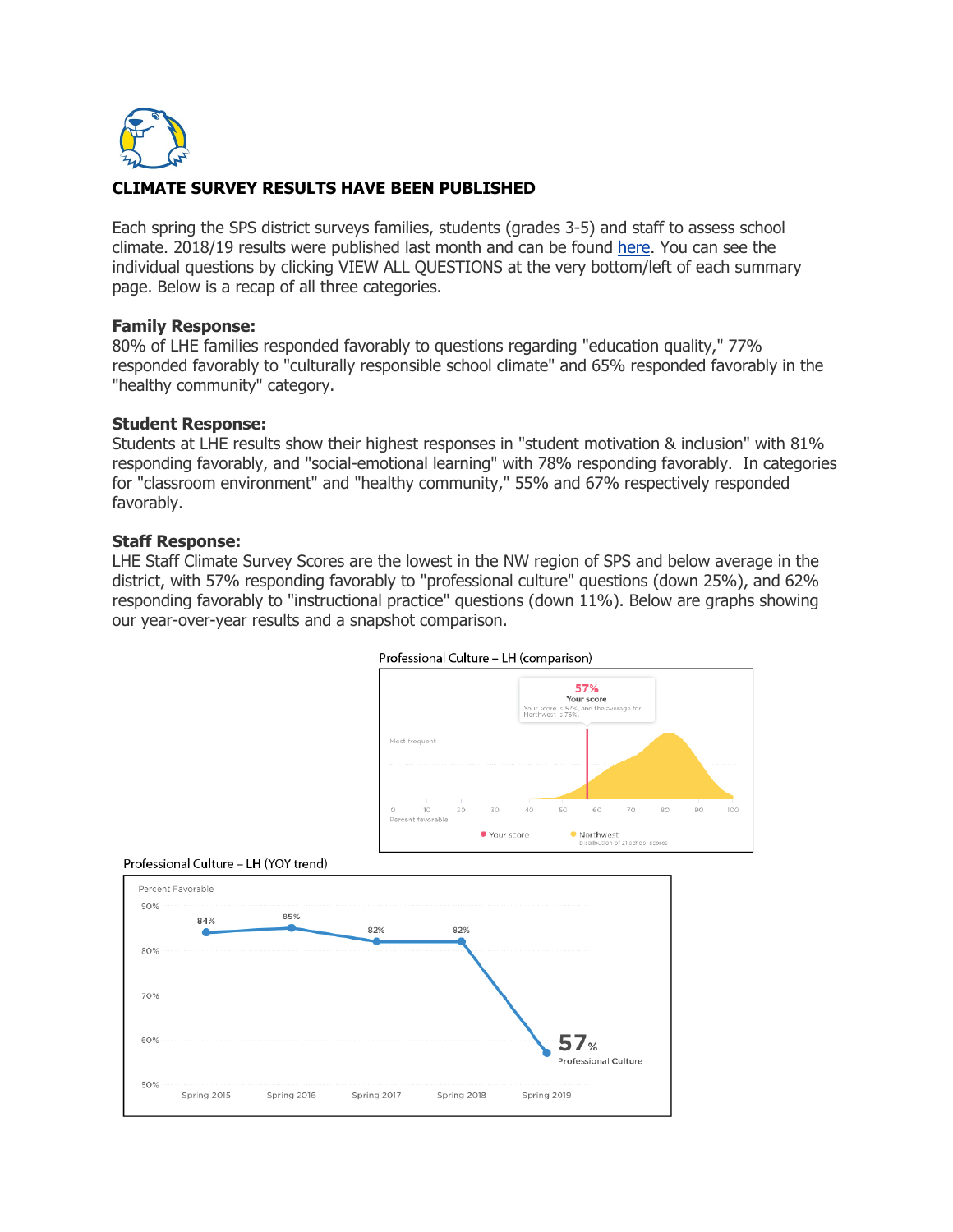

### Instructional Practice - LH (NW region comparison)





## **An unsatisfactory climate directly impacts our students**

The PTA Board has received many comments and questions from concerned parents, especially with regards to the class environment, the health of our community and potential attrition of staff. After reviewing the staff survey results, the PTA Board presented Principal GG with a letter expressing our concerns. We have invited her to share her specific plan of action to improve the staff climate, specifically in the areas that were the lowest scoring in the survey.

We have not yet received a formal written response from Principal GG but will share upon receipt. We are eager to help facilitate movement towards a positive working and learning environment for our staff and our students. The letter we presented to Principal GG is featured below. (Link to Survey Letter in full resolution)